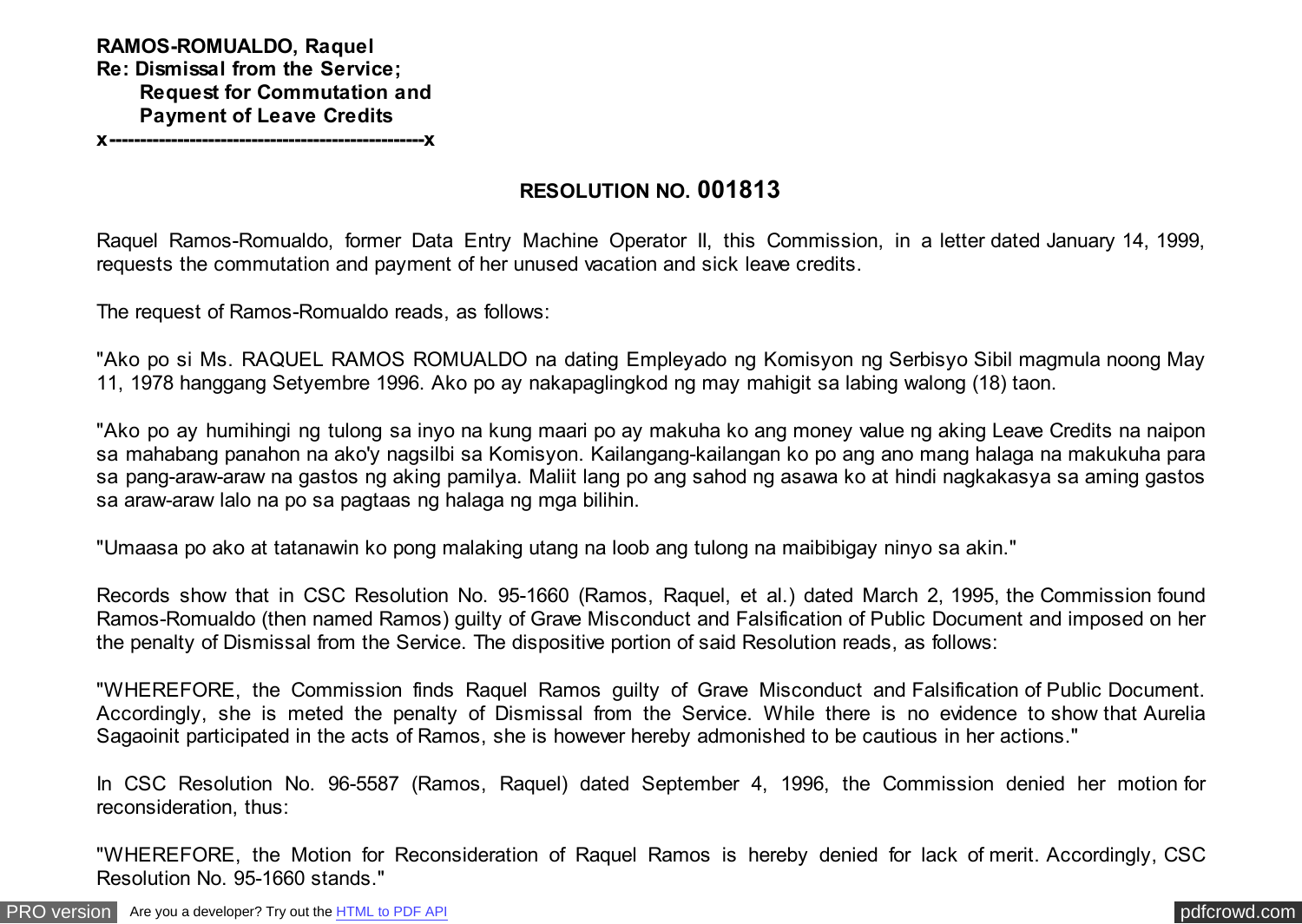The provisions prevailing at the time the request was made are the following:

Section 9, Rule IV of the Omnibus Rules Implementing Book V, Title I-A of the Administrative Code of 1987 which specifically states:

"SEC. 9. The penalty of dismissal shall carry with it cancellation of eligibility, forfeiture of leave credits and retirement benefits, and the disqualification for reemployment in the government service. Further, it may imposed without prejudice to criminal or civil liability." (underscoring supplied)

And Section 65 of Memorandum Circular No. 41, series of 1998 which states:

"SEC. 65. Effect of decision in administrative case. - An official or employee in the government who is separated from the service for cause shall forfeit his leave credits." (underscoring supplied)

In a letter dated October 21, 1999, Ramos-Romualdo followed up the said request to wit:

"This is to follow up my request for the entitlement of my terminal leave benefits which I forwarded to the Commission on January 18, 1999. I was dismissed from the service effective September 10, 1996.

"I would like to reiterate said request on the basis of section (sic) 61 & 65 of Memorandum Circular No. 14, s. 1999 (copy attached), providing additional provisions and amendments to CSC Memorandum Circular No. 41, s. 1998 which states as follows:

#### xxx

"I have been in the government service (CSC) for more than 18 years.

"I do hope the Commission will consider my request based on the abovementioned provisions."

In her follow-up letter, Ramos-Romualdo anchored her request pursuant to Sections 61 and 65 of Memorandum Circular No. 14, series of 1999 which are reproduced hereunder.

"SEC. 61. Effect of pending administrative case against an official or employee. - An official or employee with pending administrative case/s is not barred from enjoying leave priviliges.

"SEC. 65. Effect of decision in administrative case. -- An official or employee who has been penalized with dismissal from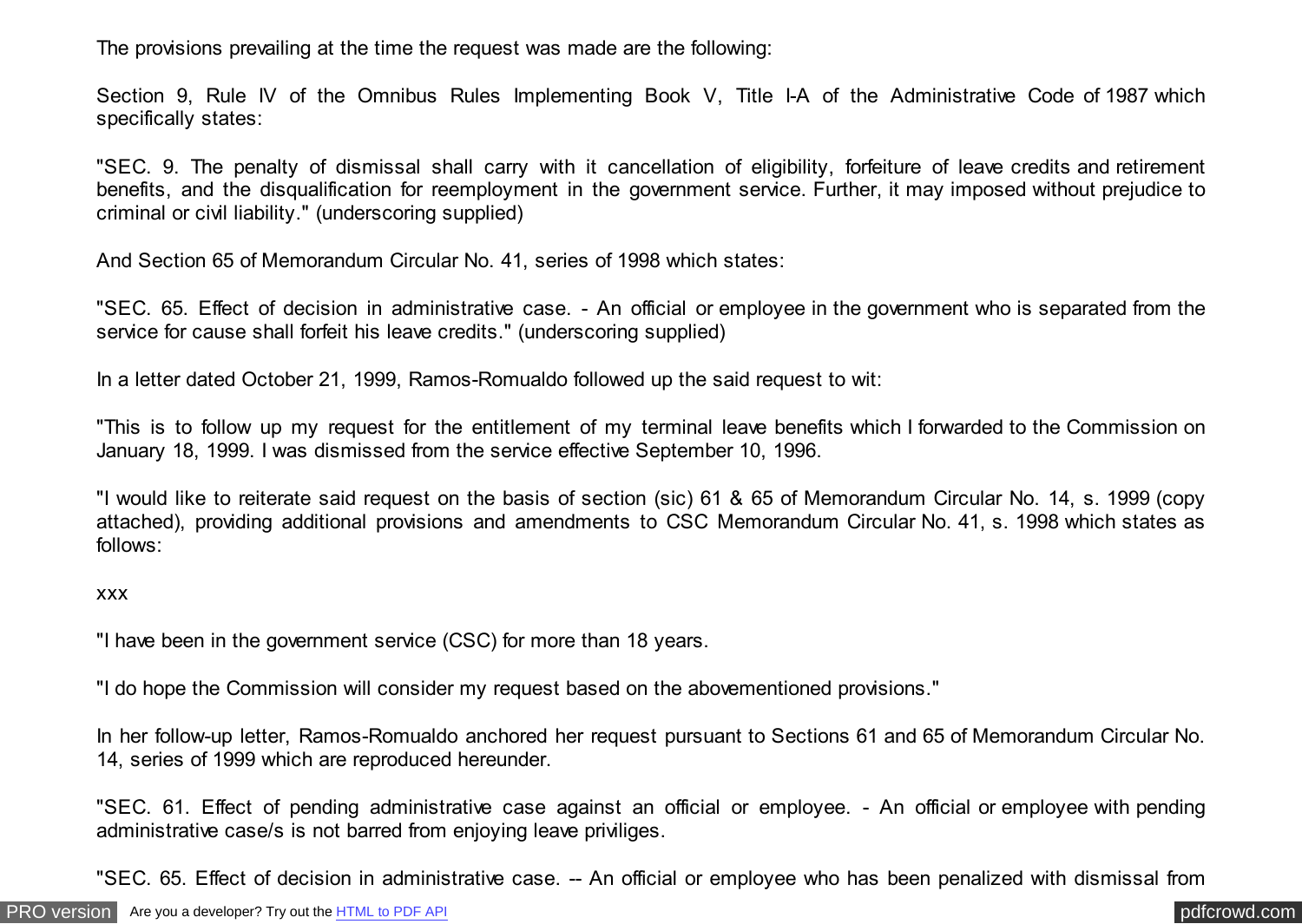the service is likewise not barred from entitlement to his terminal leave benefits.

It is quite clear that of the two provisions, Section 61 has no application to the request of Ramos-Romualdo because her case had already become final and executory. Hence, only Section 65 may be applicable to the request of Ramos-Romualdo. However, it should be noted that Memorandum Circular No. 14, series of 1999 took effect on September 27, 1999.

Thus, the sole issue to be resolved is whether or not the abovementioned memorandum circular has a retroactive effect. Will it apply to officers and employees who were dismissed from the service, for cause, before September 27, 1999 which is the effectivity date of the said memorandum circular?

The above-cited memorandum circular was issued by this Commission in accordance with its rule-making power vested under Section 12(2), Chapter 3, Title I-A, Book V of the Administrative Code of 1987.

Rules and regulations issued by administrative authorities pursuant to the powers delegated to them shall have the force and effect of law; they are binding on all persons subject to them, and the courts will take judicial notice of them Nachura, Olutline/Reviewer in Political Law, page 213 [1996 ed.])

Having the effect and force of law, the rules and regulations promulgated by the Commission, as a general rule, have no retroactive effect. (Article 4 of the New Civil Code). Moreover, any amendment made to an existing law (in this case the rules and regulations of this Commission) shall not be applicable to acts committed before the effectivity of the said amendments.

This principle was illustrated in the case of Buyco vs. Philippine National Bank, 112 Phil. 588 dated June 30, 1961, where the Supreme Court held as follows:

"Laws shall have no retroactive effect unless the contrary is provided. It is said that the law looks to the future only and has no retroactive effect unless the legislature may have formally given that effect to some legal provisions; that all statutes are to be construed as having only prospective operation, unless the purpose and intention of the legislature to give them a retroactive effect is expressly decreed or is necessarily implied from the language used; and that every case of doubt must be resolved against retroactive effect. These principles also apply to amendments of statutes. Republic Act 1576 does not contain any provision regarding it retroactive effect nor such may be implied from its language. It simply states its effectivity upon approval. The amendment therefore, has no retroactive effect, and the present case should be governed by the law at the time the offer in question was made. The rule is familiar that after an act is amended, the original act continues to be in force with regard to all rights that had accrued prior to such amendment." (emphasis supplied)

There is nothing in Memorandum Circular No. 14, series of 1999 which would indicate that it was intended to apply to cases that arose prior to its effectivity. In view thereof, the present provision allowing a dismissed employee to receive his terminal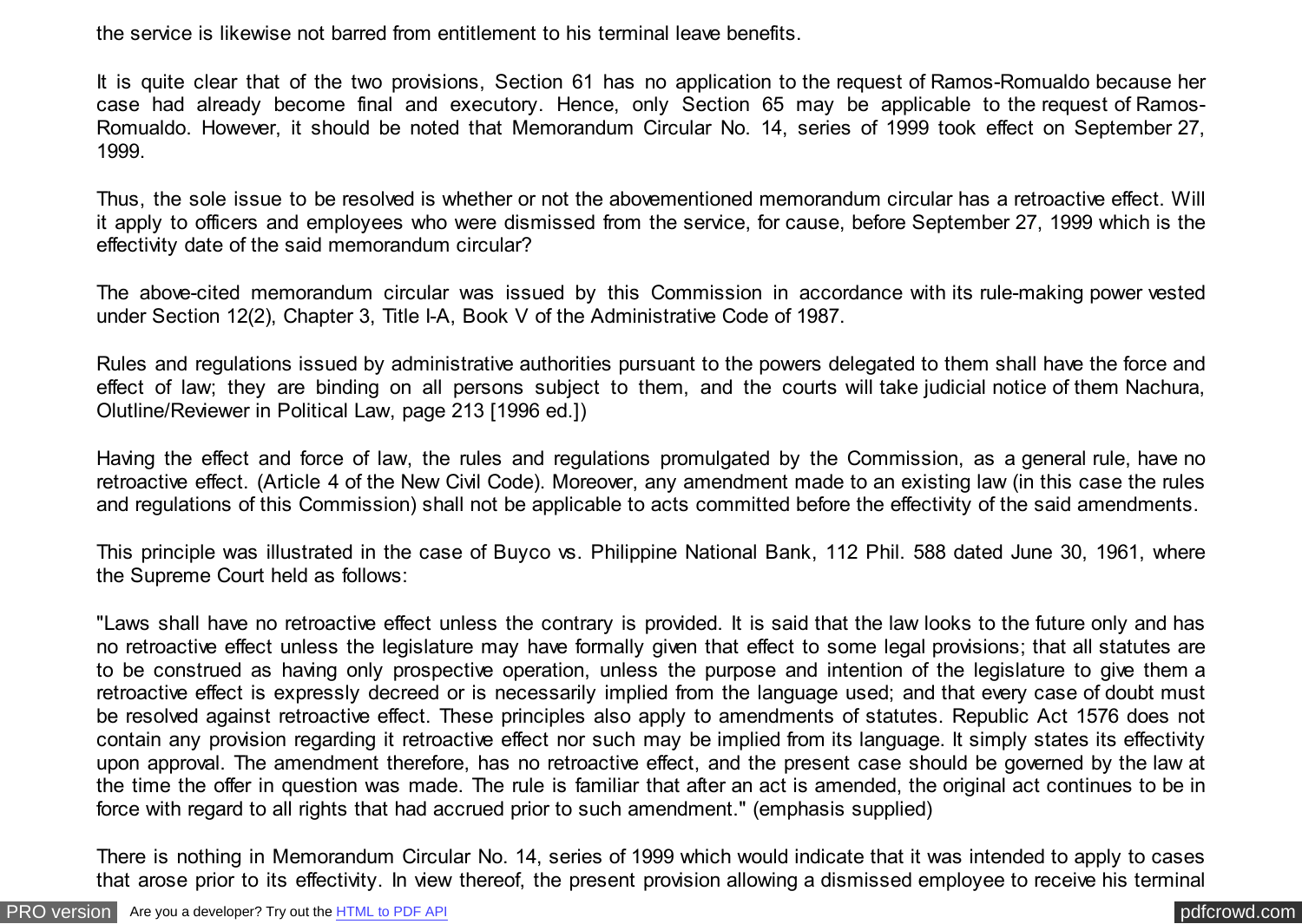leave benefits shall apply prospectively.

Be that as it may, the Commission recognizes the authority of the head of agency to determine, by his good and sound judgment, whether or not to grant the benefits of Section 65, MC No. 14, s. of 1999 to employees who were dismissed, for cause, prior to its effectivity. The head of agency is in the best position to review the case of the claimant and decide on the merit of the claim, or the lack thereof. Each actual situation should be resolved or decided by the head of agency on a case to case basis.

With this in mind, the Commission is inclined to grant the request of Ramos-Romualdo for the commutation and payment of her unused leave credits. In ruling favorably on the request of Ramos-Romualdo, the Commission does not intend to diminish the gravity of the offense committed by her. The Commission reviewed her case and believed that to grant her request would be more in keeping with the demands of justice and equity.

WHEREFORE, the request of Raquel Ramos-Romualdo for the commutation and payment of her unused vacation and sick leave benefit is granted.

Quezon City, AUG 11 2000

**(SGD.) CORAZON ALMA G. DE LEON** 

Chairman

## **JOSE F. ERESTAIN, JR.**

Commissioner

**(SGD.) ELMOR D. JURIDICO** 

Commissioner

Attested by:

**(SGD.) ARIEL G. RONQUILLO**